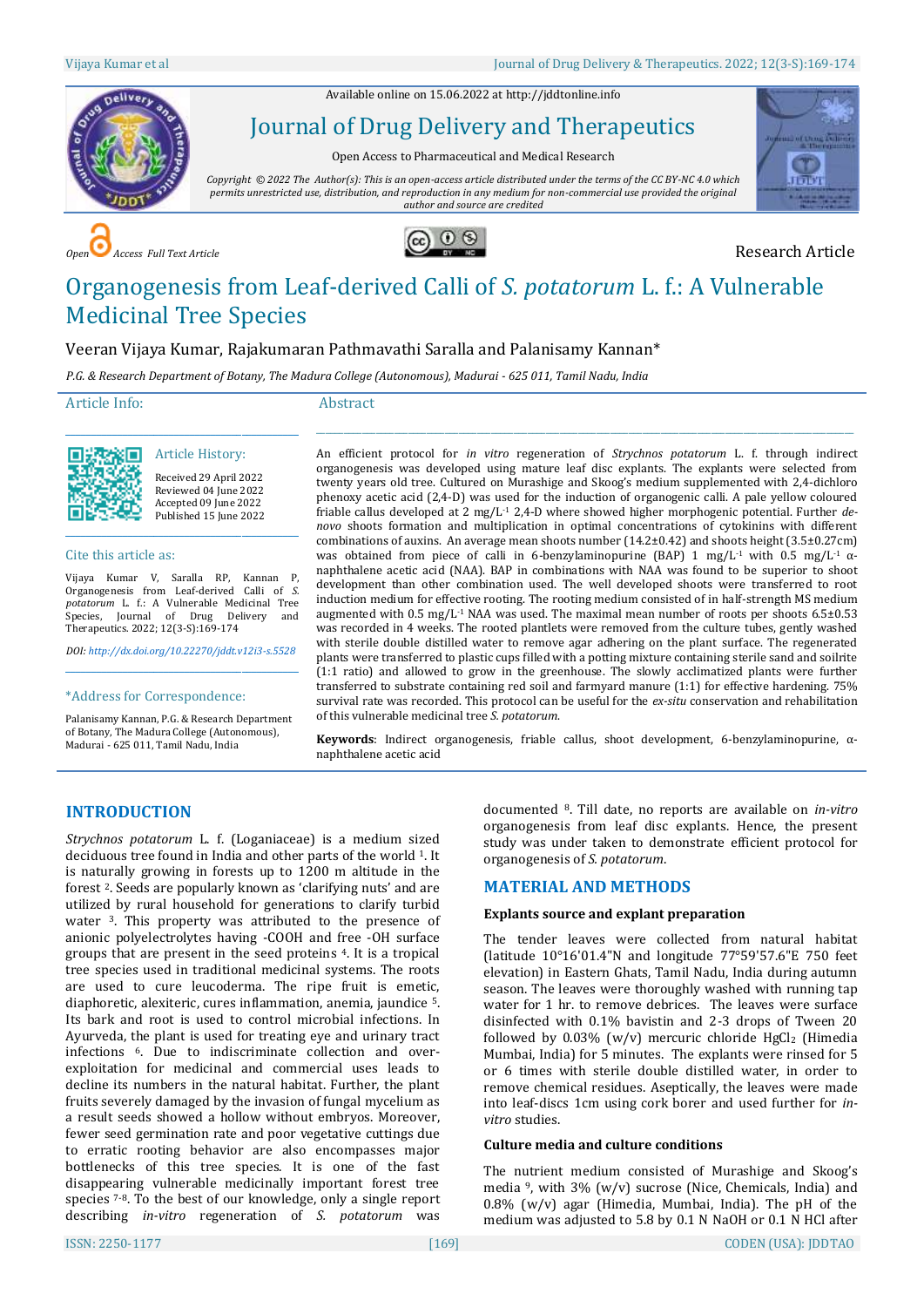adding the plant growth regulators (PGRs) (Himedia, Mumbai, India). The medium was autoclaved at  $1.05 \text{ kg/cm}^2$  pressure and 121 °C temperature for 15 minutes. The culture was maintained at  $25 \pm 2$  °C for 16 h under a light intensity supplied by cool white fluorescent lamps (Philips, India) and > 80% relative humidity.

#### **Callus induction,** *de-novo* **shoot formation and further proliferation**

The effect of various concentrations of 2,4-dichloro phenoxy acetic acid (2,4-D) was tested for callus induction. The calli were subcultured after the interval of 30 days in the same medium. After 30 days, the colour and texture, were observed and recorded. Percentage of callus formation was also calculated. The suitable ideal calli were selected for the regeneration through organogenic pathways of this species. Further, shoot development and multiplication on MS medium was supplemented with various concentrations (0.5 to 3.0 mg/L-1) of 6 benzylaminopurine (BAP), thidiazuron (TDZ), and kinetin (Kn) with Naphthalene acetic acid (NAA) was studied. Subcultures were made at four weeks intervals. The frequencies of shoots numbers and shoot heights was recorded after 8-weeks incubation.

#### **Rooting and acclimatization**

The healthy regenerated shoots from multiple shoot clusters were separated and transferred to a rooting medium. The rooting medium contains half-strength MS medium supplemented with different concentration (0.2 to 2.0 mg/L $^{-1}$ ) of α-naphthalene acetic acid (NAA), Indole-3-butyric acid (IBA), and Indole-3-acetic acid (IAA) individually. Welldeveloped rooted plantlets were removed from the culture tube, gently washed with sterile distilled water to removed agar adhering on plant surface. The plantlets were transferred to plastic cups filed with soilrite. The cups were covered with polythene bags to maintain relative humidity in the controlled environmental condition. The slowly acclimatized plants were transferred to polythene cups containing potting mixture consisted of sterile sand and soilrite (1:1 ratio) and allowed to grow in the greenhouse. The survival rate was recorded 4 weeks after transplantation.

#### **Data analysis**

Experiments have been set up indefinitely in a randomized design. Data had been collected at the end of the 8-weeks for callusing and formation of multiple shoots. The rooting was evaluated 4-weeks from culture initiation. Each experiment were repeated at least twice consisted of 30 explants. Significance was once determined by using calculating the Mean ± Standard Deviation in One-way ANOVA using SPSS statistical software package (Trial version: 16) was used.

### **RESULTS AND DISCUSSION**

The present investigation describes high-frequency shoot induction from the callus-derived from tender leaf disc were taken as an explants. Leaves selected from mature trees were amenable to obtain calli and effective for organogenesis. Moreover, initially plant regeneration using young leaves may reduce the chances of genetic variation 10. A reddish- pale brown, friable callus formation was seen at the edges of the leaf lamina. No callus formation was noticed in PGRs-free control medium. Explants were turned necrotic after few days of inoculation. In this study the microbial contaminants are found on both surface as well as inside the leaflets. Similar observation was made in <sup>11</sup>. At the early stages of the culture period, the proliferation frequency rate of calli was very low. At the cut end of the explants became blackened due to phenolic exudation. Following successive for two or three subcultures to control browning of explants and calli rapidly proliferation frequency increased. These calluses were distinguished into three types based on their color and surface texture (Fig. 1 a & b). Callus formation decreased with increasing concentrations of the plant hormones.

A white friable callus was induced on MS medium supplemented with 2,4-D. Interestingly, no callus formation was observed on MS medium supplemented with low 2,4-D. MS medium containing 2,4-D at 1.0 mg/L-1 produces compact callus whereas soft friable callus was produced in MS medium containing  $2,4-D$  (2.0 mg/L<sup>-1</sup>). Among the different concentrations of 2,4-D tested, the best callus production (71%) was achieved at 2.0 mg/L $-1$  2,4 $-$ D (Table 1). Similarly callus induction from leaf-discs were reported from earlier studies on *de-novo* organogenesis in *Gymnema sylvestre* <sup>12</sup>. Furthermore, 2,4-D influenced the molecular and physiological processes of calli by activating proteins, regulating endogenous IAA metabolism and regulating DNA methylation 13-14. In contrast, in other trees the combination of auxin with cytokinins obtained regenerable green callus was also reported 15.

#### **Shoot organogenesis from callus and plant regeneration**

Organogenic green calli were transferred to regeneration medium for shoot development. The medium for calli-derived shoot differentiation was achieved with different combinations of plant growth regulators. Organogenic calli was considered to be one of the most efficient regeneration and transformation system for plants 16-17. The shoot differentiation started 4-weeks after transferring the calli to regeneration medium (Fig.1 c). The plant regeneration was characterized by the development of different concentrations of cytokinins in combinations with NAA. In the above medium improved the shoot induction both in terms of height and number of shoots per calli piece. The TDZ with NAA combination showed low frequency of shoot formation was observed (Fig 1 d & Table 2). However, BAP 1.0 mg/ $L^{-1}$  with NAA at 0.5 mg/L<sup>-1</sup> produced maximum mean shoots (14.2  $\pm$ 0.42) with average mean shoot height  $(3.5 \pm 0.27 \text{ cm})$  was recorded (Fig. e & f). The induction frequency and number of shoots per calli was low in other cytokinins used in this study. The synergistic effect of BAP & NAA combinations on shoot organogenesis reported for several woody species 18-20. Different concentrations of TDZ in combination with NAA and Kn (Table 2) were also tested in this study aforesaid. The combination showed, the maximum average mean value for callus induction frequency (57% and 64%) was recorded.

#### *In-vitro* **rooting, hardening, and acclimatization**

The *in vitro* regenerated healthy shoots were excised from the base and transferred to half-strength MS medium supplemented with different concentration of IBA,NAA and IAA (0.2 and 3.0 mg/L-1) individually. Rooting was observed within 4 weeks of culture as shown in Fig. 1 g. A significant rooting with maximum mean shoot and root length were observed with the increasing in concentration NAA. The highest rooting frequency (70%) were achieved on ½ MS medium supplemented with 0.5 mg/L-1 NAA the maximum number of root per shoots ( $6.5 \pm 0.53$ ) and highest root length  $(3.0 \pm 0.24$ cm) was observed (Table 3). Auxins are known to promote adventitious root formation and further development. NAA is the best auxins showed effective rhizogenesis. The similar findings of high root induction were reported in *Neolamarkia cadamba* <sup>21</sup>, *Coccoloba uvifera* <sup>22</sup>. This may be due to an appropriate concentration of auxin acting on cells, which is beneficial for binding with ATP enzyme on the plasma membrane. This acidifies the cell wall environment, and some unstable hydrogen bonds are easy to break, so that the molecular structure of cell wall polysaccharides is intertwined. The cell wall tends to relax, making the cells that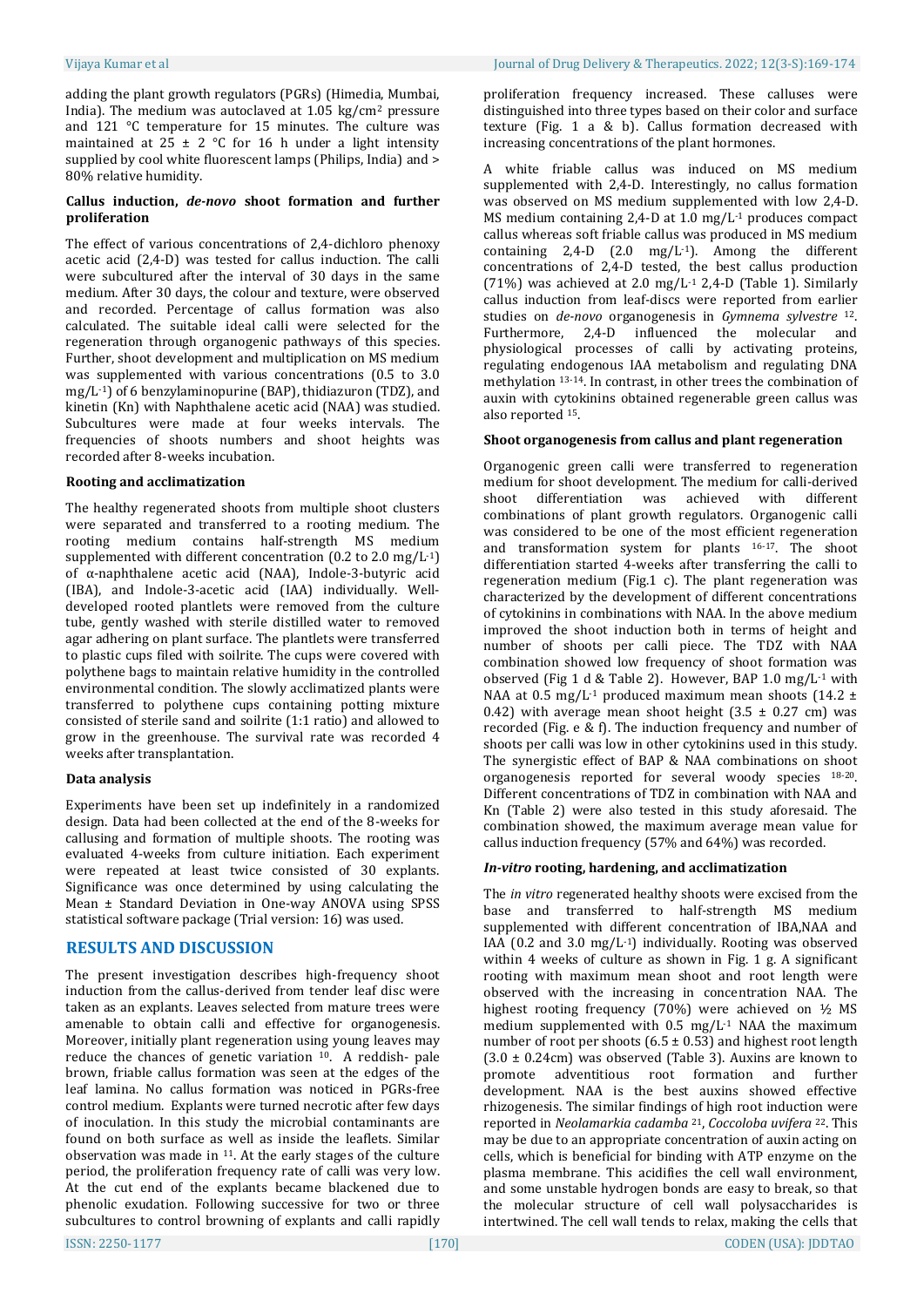form the adventitious roots easily broken through. Wellrooted plantlets were transplanted into sterile plastic cups containing sterile sand and soilrite (1:1) mixture, acclimatized in the controlled condition then the plants were transferred to green house after 30 days. The survival percentage of such plants was 75%.



**Figure 1: In-direct organogenesis from leaf-derived calli of** *S. potatorum***. a** - Callus induction from mature leaf disc, **b** – Callus formation after 10 days, **c** – Initiation of shoots from callus, **d** - Multiple shoot formation in TDZ at 1.0 mg/L-1 0.5 mg/L-1 NAA, **e** - Multiple shoot formation in BAP 1.0 mg/L-1 0.5 mg/L-1 NAA, **f** – Shoots elongation, **g** – Root formation in 0.5 mg/L-1 NAA, **h** – Plant hardening in paper cups containing sand and soilrite.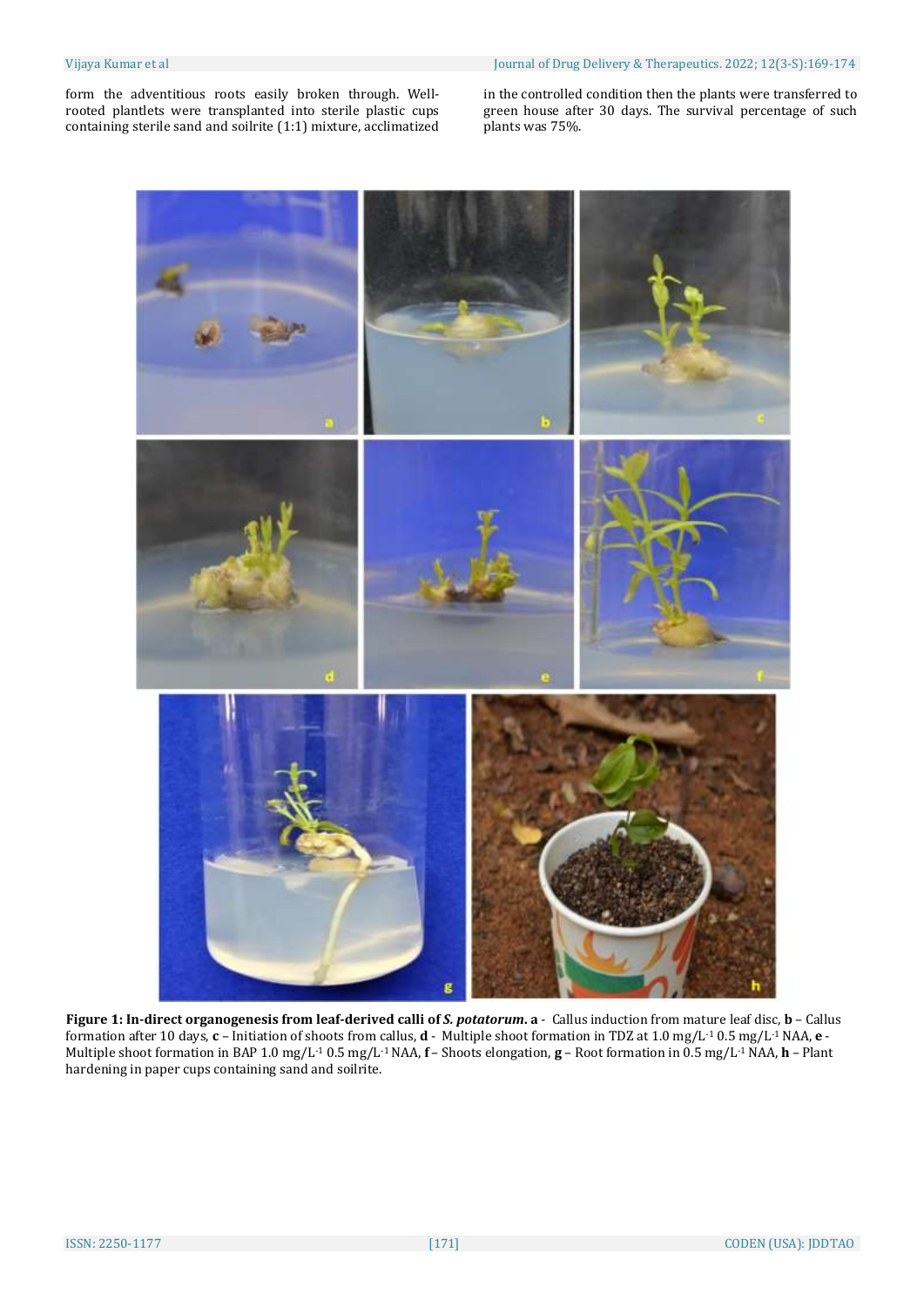## **Table 1:** Effect of 2,4-D on organogenic calli induction from leaf disc.

| $2,4-D$ (mg/L-1) | $\%$      | Degree of callus | Colour and texture<br>of callus |  |
|------------------|-----------|------------------|---------------------------------|--|
|                  | callusing | formation        |                                 |  |
|                  | response  |                  |                                 |  |
| 0.0              | 00        | 0.0              | $0.0\,$                         |  |
| 0.5              | 12        |                  |                                 |  |
| 1.0              | 29        | $\ddot{}$        | White, friable                  |  |
| 1.5              | 42        | $++$             | Yellowish brown and friable     |  |
| 2.0              | 71        | $+++$            | Pale yellow and friable         |  |
| 2.5              | 59        | $++$             | Yellow and compact              |  |
| 3.0              | 40        | $\ddot{}$        | Yellow and compact              |  |

### **Table 2:** Effect of adventitious shoots formation and regeneration of *S. potatorum* leaf cultured on MS medium.

| PGRs          |            |                 |            | Shooting         | Mean                        | Height of the shoot         |
|---------------|------------|-----------------|------------|------------------|-----------------------------|-----------------------------|
| $(mg/L^{-1})$ |            |                 |            | response         | number of shoots            | (cm)                        |
|               |            |                 |            | $(\% )$          |                             |                             |
| TDZ           | <b>BAP</b> | $\overline{Kn}$ | <b>NAA</b> | $\overline{0.0}$ | $\overline{0.0}$            | $\overline{0.0}$            |
| 0.5           |            |                 | 0.5        | 23               | $4.8{\pm}0.42^{\mathrm{d}}$ | $2.5 \pm 0.46$ <sup>d</sup> |
| $1.0\,$       |            |                 | 0.5        | 64               | $10.6{\pm}0.52\mathrm{s}$   | $2.4 \pm 0.43$ c            |
| $1.5\,$       |            |                 | 0.5        | 52               | $8.3 \pm 0.48$ ef           | $2.3 \pm 0.35$ c            |
| $2.0\,$       |            |                 | $0.5\,$    | 47               | $6.6 \pm 0.52e$             | $2.3 \pm 0.22$ c            |
| 2.5           |            |                 | 0.5        | 41               | $4.3 \pm 0.48$ d            | $1.9\pm0.41$ ab             |
| $3.0\,$       |            |                 | 0.5        | 36               | $2.5\pm0.53^{\rm b}$        | $1.7{\pm}0.32^{\rm a}$      |
|               |            |                 |            |                  |                             |                             |
|               | 0.5        |                 | 0.5        | 35               | $8.5\pm0.53^{\rm f}$        | $2.4 \pm 0.36$ <sup>b</sup> |
|               | 1.0        |                 | 0.5        | 76               | 14.2±0.42h                  | $3.5 \pm 0.27$ c            |
|               | $1.5\,$    |                 | 0.5        | 67               | $10.4 \pm 0.52$ gh          | $2.8 \pm 0.31$ <sup>b</sup> |
|               | 2.0        |                 | 0.5        | 54               | $9.5{\pm}0.53$ s            | $2.2 \pm 0.48$              |
|               | 2.5        |                 | $0.5\,$    | 45               | $8.3 \pm 0.48$ ef           | $1.8{\pm}0.08^{\rm a}$      |
|               | 3.0        |                 | $0.5\,$    | 30               | $7.5 \pm 0.53$ ef           | $1.6 \pm 0.41$ <sup>a</sup> |
|               |            |                 |            |                  |                             |                             |
|               |            | 0.5             | $0.5\,$    | $18\,$           | $2.7 \pm 0.48$ <sup>b</sup> | $2.1 \pm 0.09$ <sup>b</sup> |
|               |            | $1.0\,$         | $0.5\,$    | 57               | $6.6 \pm 0.52$ ef           | $2.5 \pm 0.29$              |
|               |            | $1.5\,$         | $0.5\,$    | $50\,$           | $5.8 \pm 0.42$ <sup>e</sup> | $2.1 \pm 0.16$              |
|               |            | $2.0\,$         | 0.5        | 44               | $3.7\pm0.48c$               | $1.9\pm0.45^{\rm ab}$       |
|               |            | $2.5\,$         | $0.5\,$    | 39               | $2.9\pm0.32^{\rm b}$        | $1.8{\pm}0.41^{\rm ab}$     |
|               |            | $3.0\,$         | $0.5\,$    | 28               | $1.7 \pm 0.48^{\rm a}$      | $1.7 \pm 0.50^{\rm a}$      |

\*Mean ± SD; mean for each experiment marked with the same letter does not differ significantly (P< 0.05)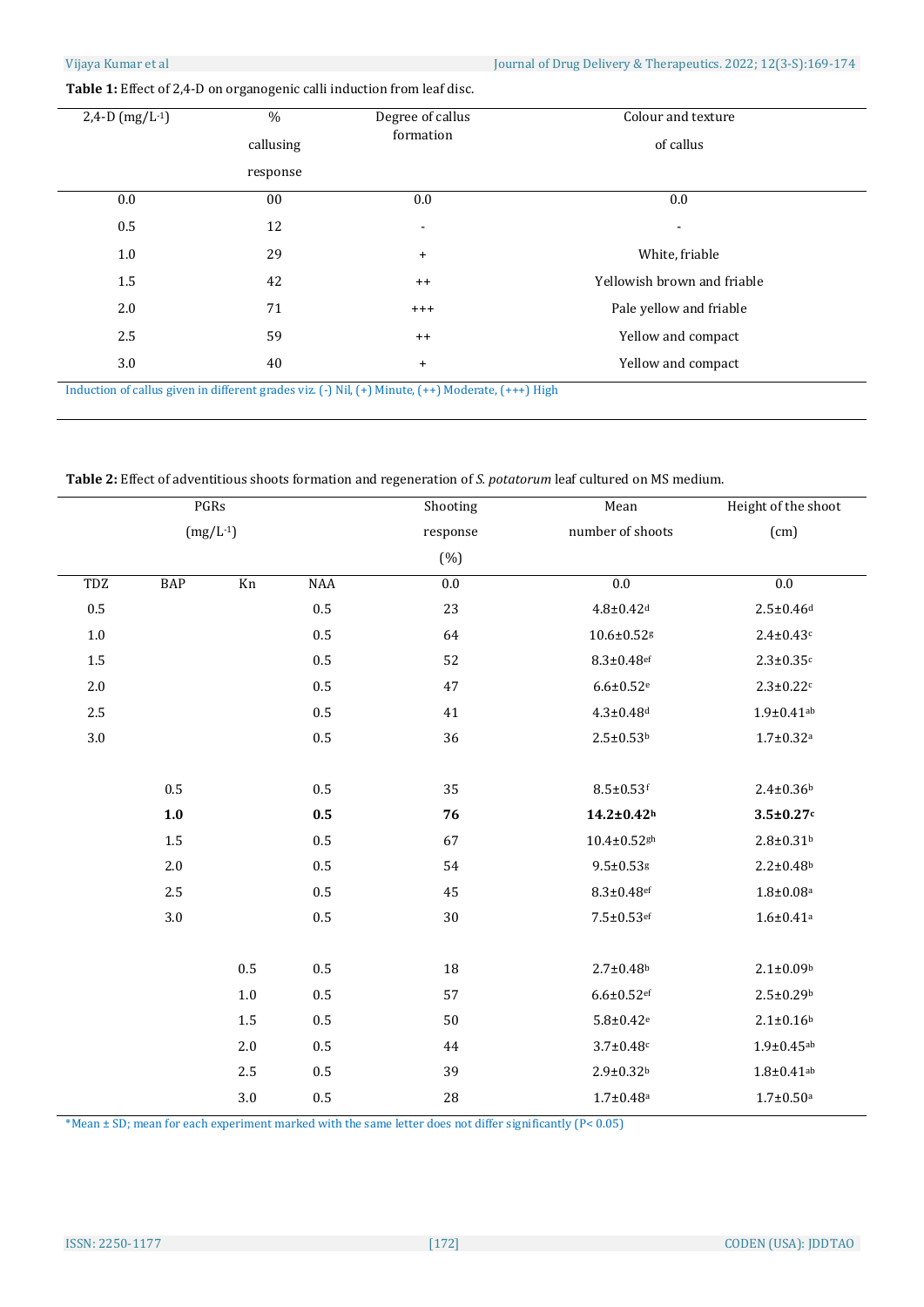**Table 3:** *In vitro* root formation of *S. potatorum* in different auxins on half-strength MS medium.

|            | Auxin         |         | Rooting          | Mean                        | Length of the               |
|------------|---------------|---------|------------------|-----------------------------|-----------------------------|
|            | $(mg/L^{-1})$ |         | response         | number of roots per explant | $\texttt{roots}$            |
|            |               |         | $(\% )$          |                             | (cm)                        |
| <b>NAA</b> | <b>IBA</b>    | IAA     | $\overline{0.0}$ | $\overline{0.0}$            | $0.0\,$                     |
| $0.2\,$    |               |         | 42               | $4.0 \pm 0.47$ <sup>e</sup> | $1.9\pm0.29$ ab             |
| 0.5        |               |         | 70               | $6.5 \pm 0.53$ f            | $3.0\pm0.24c$               |
| $0.7\,$    |               |         | 59               | $4.9 \pm 0.57$ cd           | $2.2 \pm 0.15^b$            |
| $1.0\,$    |               |         | 43               | $3.3 \pm 0.48$ c            | $2.1 \pm 0.41$ <sup>b</sup> |
| $1.5\,$    |               |         | 36               | $2.0 \pm 0.47$ <sup>b</sup> | $1.8{\pm}0.08^{\rm a}$      |
| $2.0\,$    |               |         | 28               | $1.3 + 0.48$ <sup>a</sup>   | $1.6 \pm 0.50$ <sup>a</sup> |
|            |               |         |                  |                             |                             |
|            | $0.2\,$       |         | 39               | $3.4\pm0.52$ c              | $2.1\pm0.18^{\rm ab}$       |
|            | $0.5\,$       |         | 63               | $4.5 \pm 0.53$ cd           | $2.6 \pm 0.10^b$            |
|            | $0.7\,$       |         | 51               | $3.8 \pm 0.42$ <sup>d</sup> | $2.4{\pm}0.29^{\rm b}$      |
|            | $1.0\,$       |         | 39               | $2.9 \pm 0.32$              | $2.1{\pm}0.18^{\rm b}$      |
|            | $1.5\,$       |         | 32               | $1.8 + 0.42a$               | $1.9 \pm 0.41$ <sup>a</sup> |
|            | $2.0\,$       |         | 29               | $1.3 \pm 0.48$ <sup>a</sup> | $1.7{\pm}0.25^{\rm a}$      |
|            |               |         |                  |                             |                             |
|            |               | $0.2\,$ | 35               | $2.2 \pm 0.42$ bc           | $2.0{\pm}0.12^{\rm b}$      |
|            |               | $0.5\,$ | 58               | $3.3\pm0.48$ bc             | $2.5 \pm 0.29$ bc           |
|            |               | $0.7\,$ | 49               | $2.5 \pm 0.53$              | $2.1 \pm 0.46$              |
|            |               | $1.0\,$ | 36               | $2.2 \pm 0.42$              | $1.9\pm0.66$ ab             |
|            |               | $1.5\,$ | 27               | $1.3 + 0.48$ <sup>a</sup>   | $1.8 + 0.41$ <sup>a</sup>   |
|            |               | $2.0\,$ | 25               | $1.1 \pm 0.32^{\rm a}$      | $1.7{\pm}0.50^{\rm a}$      |

\*Mean ± SD; mean for each experiment marked with the same letter does not differ significantly (P< 0.05)

### **CONCLUSION**

In conclusion, this study demonstrated a complete feasible protocol for indirect-organogenesis of *S. potatorum* under *in vitro* using leaf-derived callus. BAP at 1.0 mg/L-1 along with 0.5 mg/L-1 NAA was found best combination was optimized for effective *de-novo* shoot formation. Effective root formation was achieved using NAA. This protocol can be useful for large scale propagation in a short span of time and also helpful in *exsitu* conservation of this vulnerable medicinal tree species.

#### **ACKNOWLEDGMENT**

The authors are grateful to Prof. S. Karuppusamy, Department of Botany, The Madura College, Madurai, Tamil Nadu, India for helping in plant collection and identification. Dr. P. Kannan thank University Grants Commission [UGC, MRP (42/936) 2013-2017] New Delhi for financial assistance.

### **CONFLICT OF INTEREST**

Authors do not have any conflict of interest.

#### **REFERENCES**

1. Sanmugapriya E, Venkataraman S. Anti-ulcerogenic potential of Strychnos potatorum Linn. seeds on aspirin plus pyloric ligation induced ulcers in experimental rats. Phytomedicine. 2007; 14:360-5. <https://doi.org/10.1016/j.phymed.2006.12.025>

- 2. Mishra SB, Verma A, Vijayakumar M. Preclinical evaluation of antihyperglycemic and antioxidant action of Nirmali (Strychnos potatorum) seeds in streptozotocin-nicotinamide- induced diabetic wistar rats: a histopathological investigation. Biomark. Genom. Med. 2013; 5:157-163. <https://doi.org/10.1016/j.bgm.2013.07.010>
- 3. Tripathi PN, Chaudhuri N, Bokil SD. Nirmali seed a naturally occurring coagulant. Indian J Environ Health. 1976; 18:72-81.
- 4. Sarawgi G, Kamra A, Suri N, Kaur A, Sarethy IP. Effect of Strychnos potatorum Linn. Seed extracts on water samples from different sources and with diverse properties. Asian J Water Environ. Pollut. 2009; 6:13-17.
- 5. Kirtikar KR, Basu BD. Illustrated Indian Medicinal Plants.Edited by: Mhaskar K S, Blatter E, Cains J F. Sir Satguru's Publications. 2000. pp. 2271.
- 6. Bisset NG, The Asian species of Strychnos part III: the ethnobotany. Lloydia. 1974; 37:62-107.
- 7. Kagithoju S, Godishala V, Kairamkonda M, Kurra H, Nanna RS. Recent advances in elucidating the biological and chemical properties of Strychnos potatorum Linn. f.-a review. Int. J Pharm. Bio. Sci. 2012; 3:291-303.
- 8. Kagithoju S, Godishala V, Kairamkonda M, Nanna RS. Embryo culture is an efficient way to conserve a medicinally important endangered forest tree species Strychnos potatorum. J For Res. 2013; 24:279-283. <https://doi.org/10.1007/s11676-013-0350-0>
- 9. Murashige T, Skoog F, A revised medium for rapid growth and bioassays with tobacco tissue culture. Physiol. Plant. 1962;